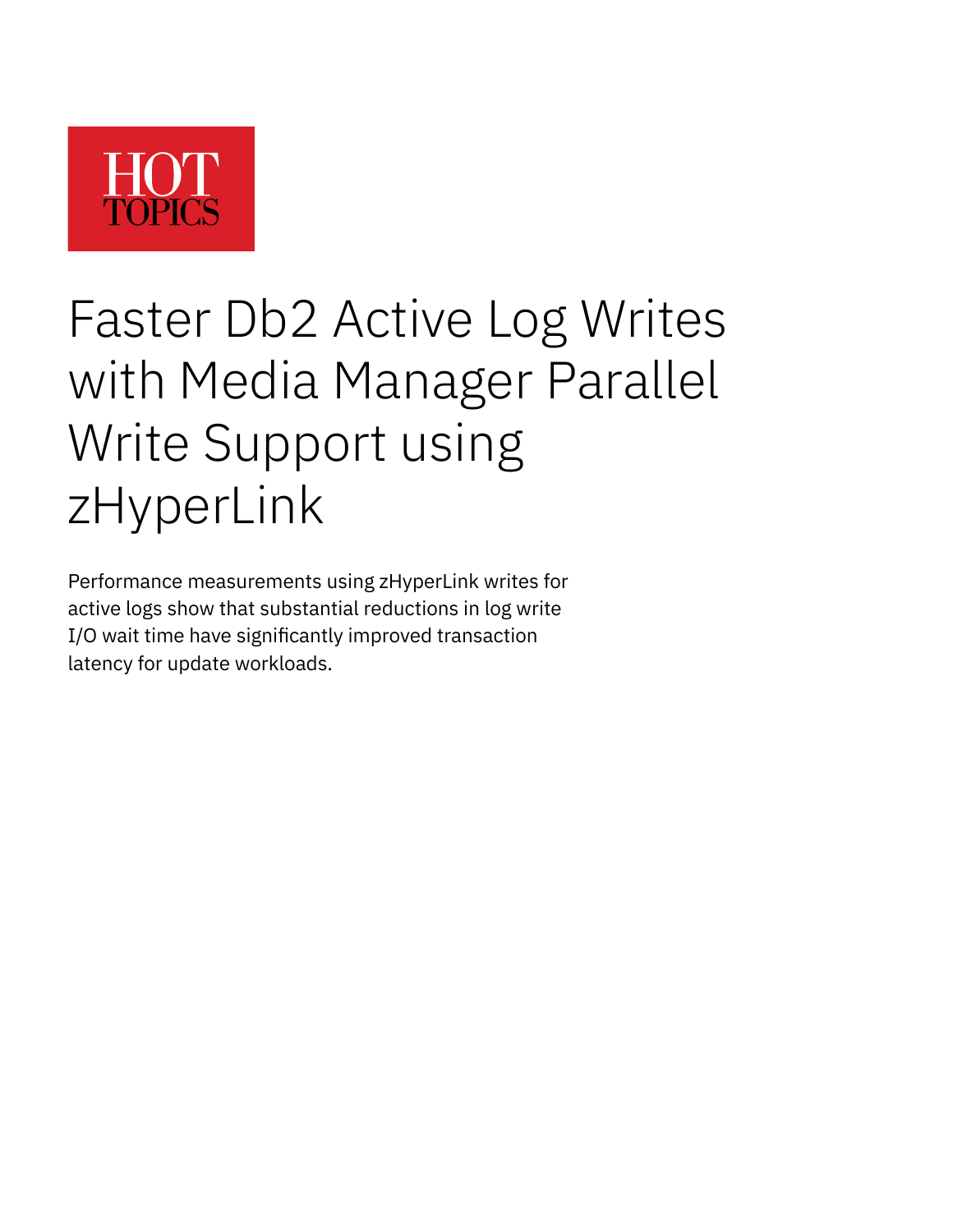

By: Pooja Bhargava, Julie Chen, Neena Cherian, Brian Lee Published: August 10th, 2021 Read time: 5 minutes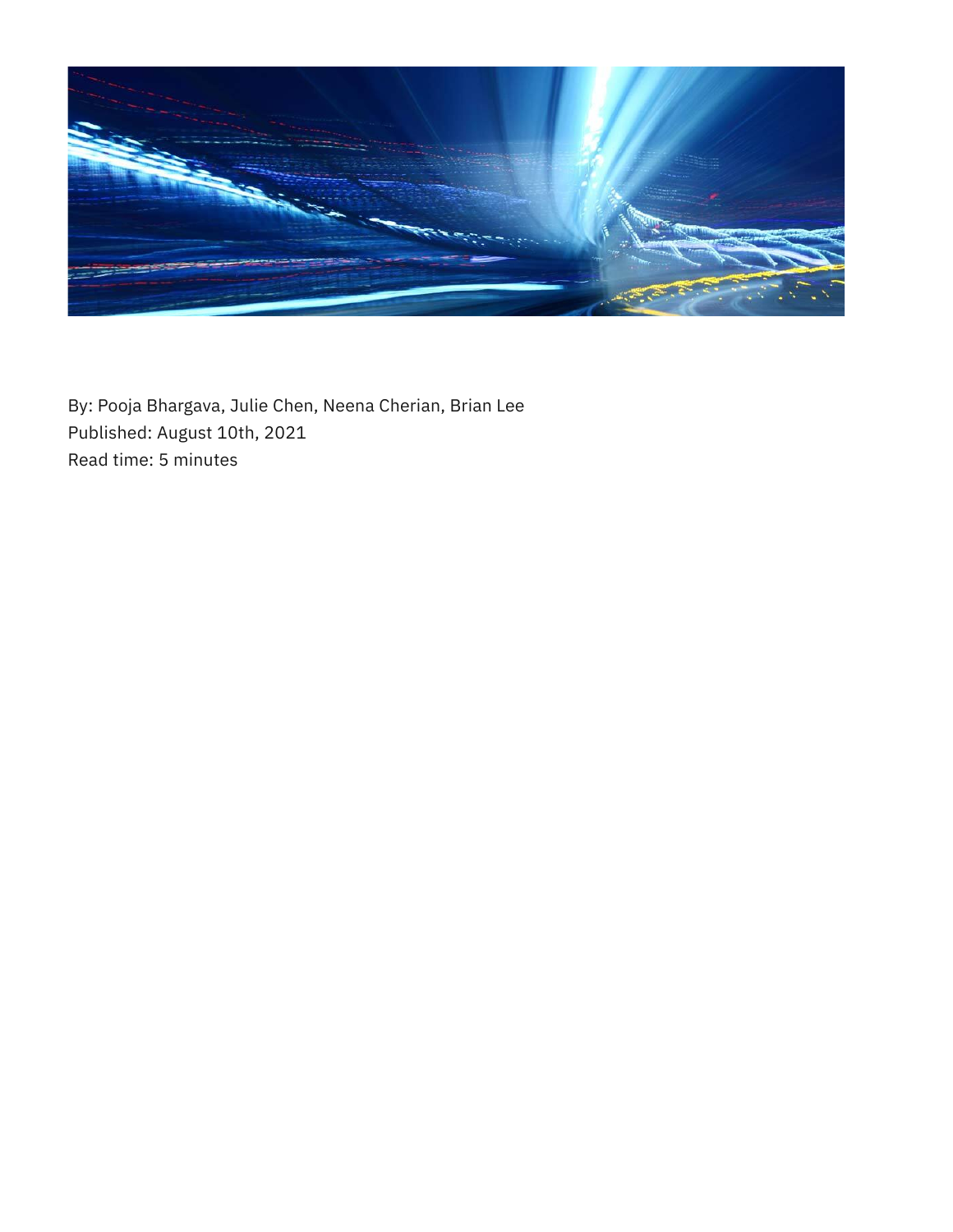# Background

<span id="page-2-0"></span>zHyperLink is a low-latency short-distance connection between a z14 or later IBM Z and IBM storage controllers that allows for I/O to be performed synchronously $\stackrel{1}{\rule{0pt}{0.5pt}}$  . zHyperLink support for reads was delivered in 2017 and exploited by Db2 for database synchronous read. This article focuses on zHyperLink write enhancements. In 2019, zHyperLink write support was introduced for simplex and Metro Mirror-only environments, including multi-target. In 2020 for z/OS V2R3 and later, zHyperLink write support was provided for all forms of asynchronous mirroring in supported configurations such as Global Mirror with the exception of Extended Remote Copy (XRC). With the DFSMS Media Manager support for zHyperLink writes, Db2 12 for z/OS can improve log throughput by expoiting zHyperLink for active log writes. Media Manager traditionally allowed callers to perform I/O against a single data set. In 2021 for z/OS V2R3 and later, Media Manager was enhanced to provide support for parallel writes (also known as Media Manager Dual Logging). Callers can simultaneously perform update writes to two data sets in one request by using zHyperLink. Db2 exploits this enhancement to write to dual active logs, which is beneficial for most Db2 for z/OS configurations (see Figure 1).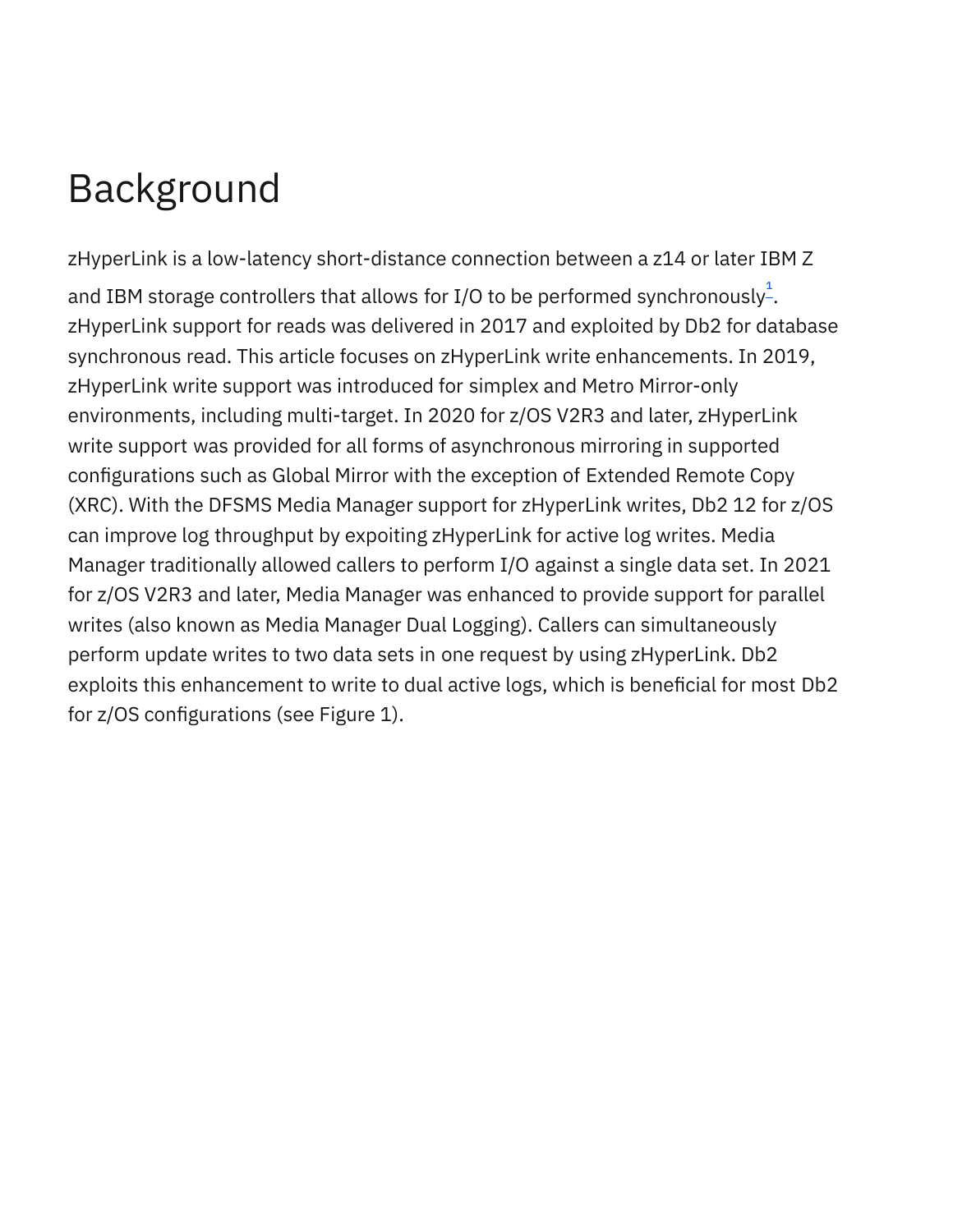#### Db2 active logs using zHyperLink with Media Manager dual logging



Figure 1: Db2 Active Logs using zHyperLink with Media Manager Parallel Write Support.

zHyperLink write processing speeds up commit by making the log write faster, which improves transaction response time, reduces the latency for log writes (Class 3), and significantly speeds up commits of the transactions. Because Db2 now performs log writes to the two active logs in parallel using zHyperLink synchronous I/O, the lock and latch held times are reduced without requiring any application changes.

## Configuration

<span id="page-3-0"></span>The online changeable ZHYPERLINK subsystem parameter specifies the scope of the zHyperLink protocol for I/O requests $\stackrel{2}{\text{-}}.$  To enable the zHyperLink protocol for I/O requests for active logs, specify either ENABLE or ACTIVELOG. The default value is DISABLE.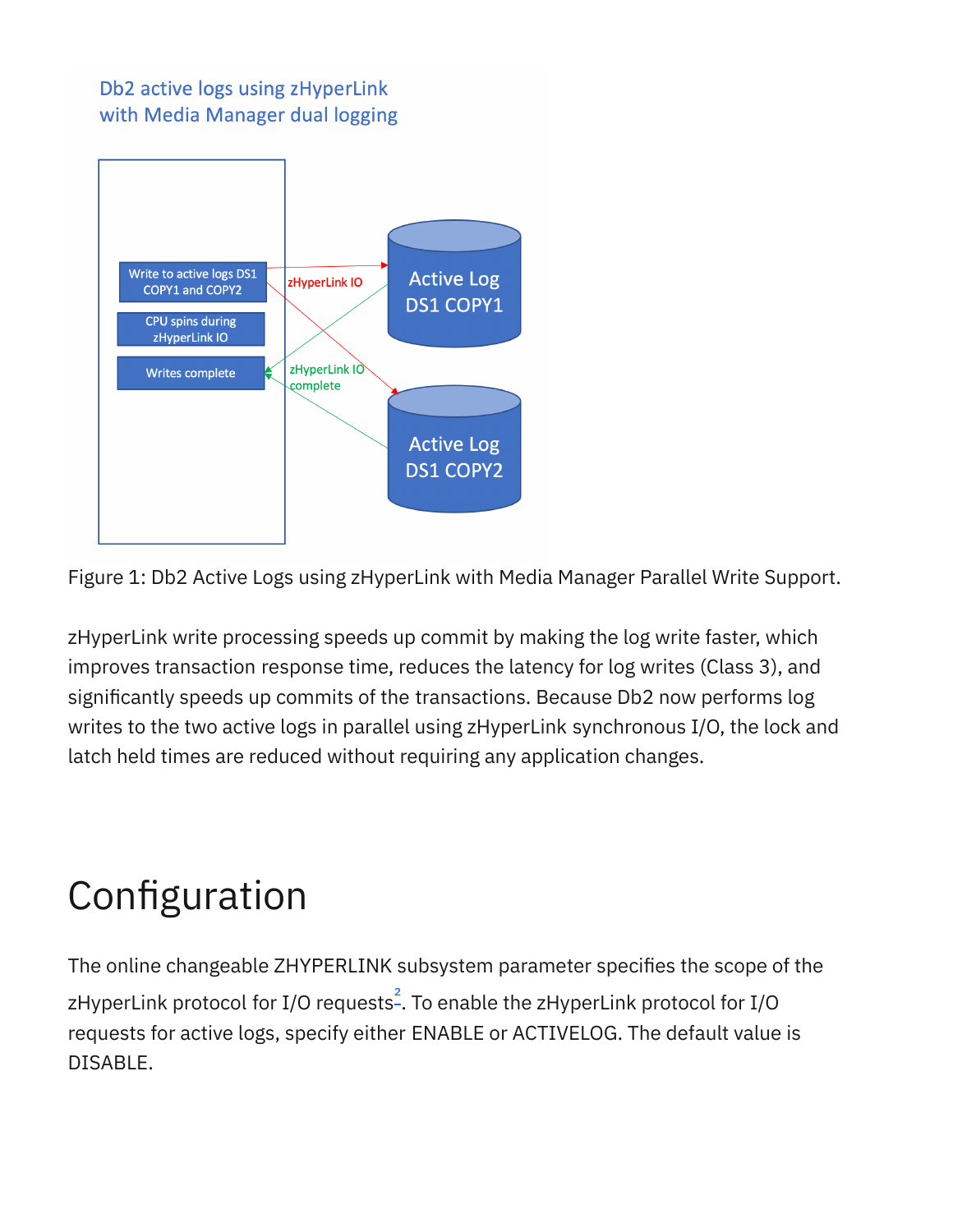ENABLE: The zHyperlink protocol is implemented for all eligible I/O requests from Db2.

ACTIVELOG: The zHyperlink protocol is used only for write I/O requests from Db2 to active logs.

The active log data set must be associated with an SMS storage class where zHyperLink write is enabled. Both copies of the active log data sets must reside on IBM DS8880/DS8900 DASD subsystems with zHyperLink-enabled volumes in order to exploit the Media Manager parallel write feature.

### Monitoring

To check whether Db2 active logs are exploiting the zHyperLink feature, issue the Db2 Display Log command. For example:



Figure 2: Db2 Log Display Command Output.

<span id="page-4-0"></span>The Media Manager support for parallel writes added additional zHyperLink write statistics. They can be found in both the output from the display command D SMS,DSNAME(dsn),STATS(ZHLWRITE{,RESET}) and in SMF type 42 subtype 6 synchronous I/O section 2. For the details of the command output and the SMF 42 subtype 6 fields, see z/OS MVS System Messages<sup>3</sup> and z/OS MVS System Management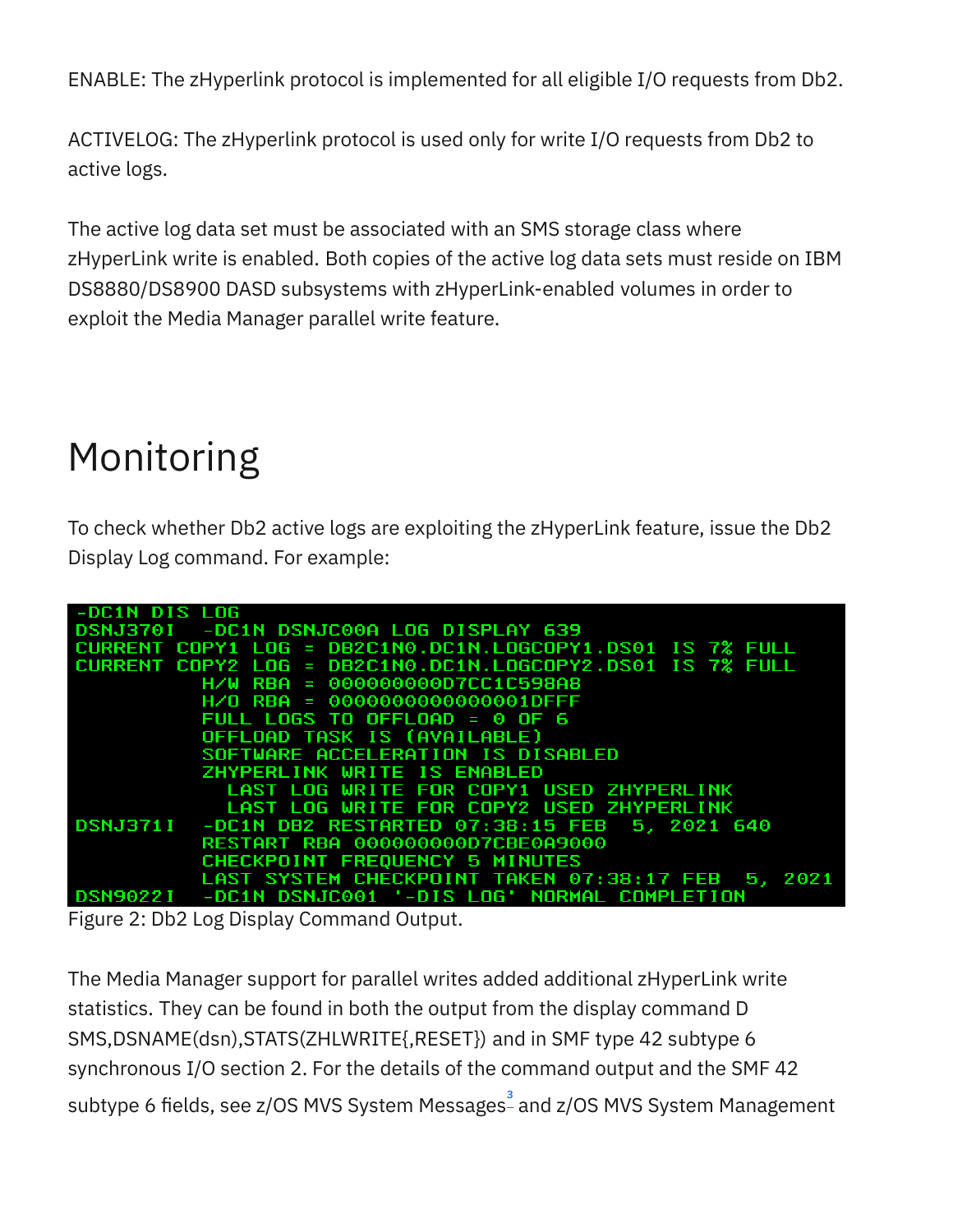<span id="page-5-0"></span>Facilities (SMF) $\stackrel{4}{\text{-}}.$  $\stackrel{4}{\text{-}}.$  $\stackrel{4}{\text{-}}.$  Use the display command to display the percentage of synchronous I/O being done. For example:

| IGW289I 662                                               |             |                      |  |  |  |              |
|-----------------------------------------------------------|-------------|----------------------|--|--|--|--------------|
| D SMS, DSNAME, STATS(ZHLWRITE) Start of Report            |             |                      |  |  |  |              |
| DATA SET DB2C1N0.DC1N.LOGCOPY1.DS01.DATA                  |             |                      |  |  |  |              |
| STATISTICS Since 02/05/2021 07:38:15.373500               |             |                      |  |  |  |              |
| <b>SUMMARY</b>                                            |             |                      |  |  |  |              |
| <b>%SYNC --------------%ASYNC---------------</b><br>TOTAL |             |                      |  |  |  |              |
| WRITE REQUESTS WRITES SKIP LNKBSY TEST MISC DISABL        |             |                      |  |  |  |              |
|                                                           |             |                      |  |  |  |              |
| ------- <b>%ASYNC</b> -------                             |             |                      |  |  |  |              |
|                                                           | <b>MISS</b> | DELAY DUAL           |  |  |  |              |
|                                                           |             | $0.00$ $0.00$ $0.00$ |  |  |  |              |
| DEVICE STATISTICS                                         |             |                      |  |  |  |              |
|                                                           |             |                      |  |  |  |              |
| SSID DEVNO WRITES WRITES SKIP LNKBSY "EST MISC MISS       |             |                      |  |  |  | <b>DELAY</b> |
|                                                           |             |                      |  |  |  |              |
| D SMS, DSNAME, STATS(ZHLWRITE) End of Report              |             |                      |  |  |  |              |

Figure 3: Display zHyperLink Write Statistics Command Output.

In Db2, two new fields for zHyperLink activity for active logs were added to IFCID 1 section 12 (QJST).

- 1. QJSTSYCW: Total number of zHyperLink log write I/O requests.
- 2. QJSTSYCF: Total number of zHyperLink log write I/O requests that failed to be synchronous.

#### Performance

Writes to Db2 active log data sets are crucial to performance because each transaction waits for log writes to complete before it can proceed. Db2 exploits zHyperLink write capability for active log writes to reduce log write wait time in Db2 (Class 3) with the potential to improve transaction latency time.

Improvement in transaction latency time depends on the type of workload. Workloads that are update-intensive with frequent commits will benefit the most from implementing zHyperLink for Db2 active log writes.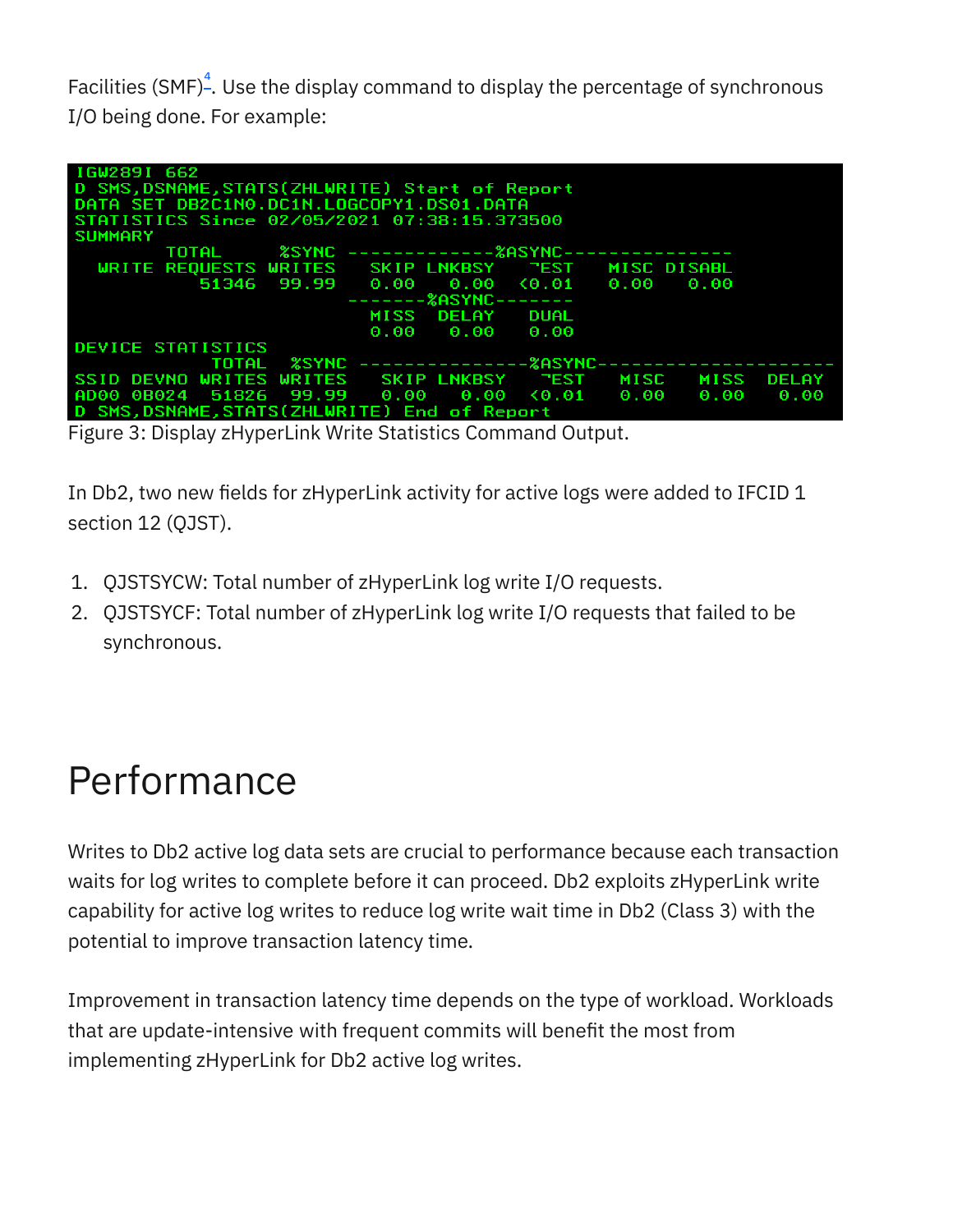The following example shows an insert-intensive workload in a one-way data sharing environment with 50 threads concurrently inserting ten rows per commit to different partitions in a table. zHyperLink was enabled in Db2 with the ZHYPERLINK subsystem parameter ACTIVELOG setting. When zHyperLink I/O was used to write to active dual logs, there was a 54% reduction in Class 3 active log write I/O wait time in Db2. This reduction improved transaction latency by 24% compared to traditional I/O using zHPF (z High Performance FICON) link (see Figure 4).



When Db2 writes to active log data sets using zHyperLink I/O, unlike traditional I/O, the CPU spins while waiting for the I/O to complete. The clock time of the CPU spin is charged to System Services (MSTR) CPU under SRB in Db2 and is zIIP-eligible. zIIP usage does not incur additional charges. For an insert-intensive workload, there was a substantial increase in zIIP CPU utilization with no increase in Class 2 CPU time (see Figure 5). You must consider the current usage of zIIP processors and plan for more capacity before implementing zHyperLink writes for active logs.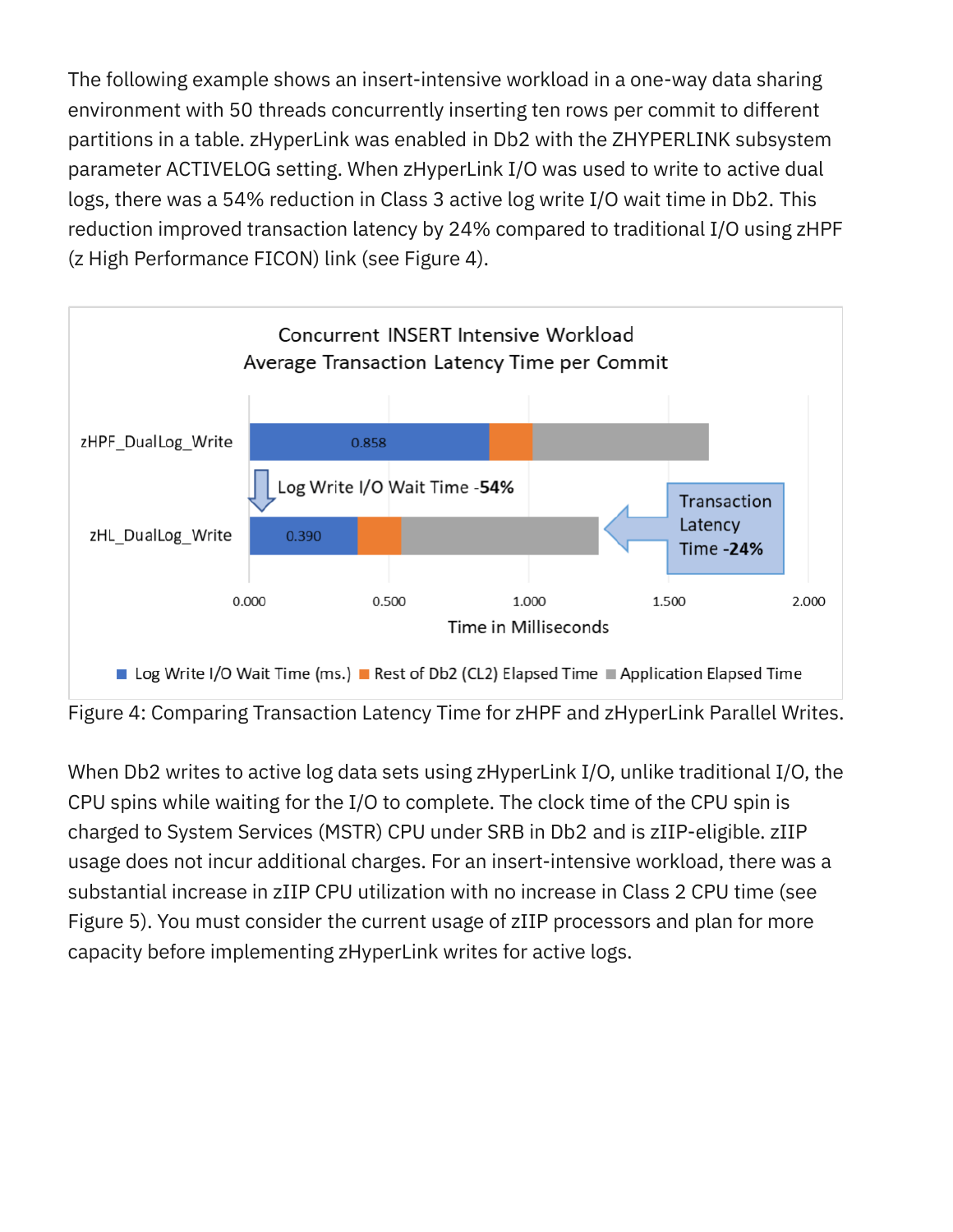

Figure 5: Comparing CPU usage for zHPF and zHyperLink Parallel Writes.

In addition to active log writes during the update commit, zHyperLink provides the same benefit to other types of Db2 log writes that are triggered by Db2. A good example is the active log force writes during an index tree modification against indexes that are dependent on group buffer pools. The modification can be an index-leaf page split from the insert operations or an index page consolidation from the deletes. During the tree modification, Db2 holds the internal latch against the index tree while writing to active log data sets. Holding the internal latch is essential to maintain the data integrity, but often causes a bottleneck in insert or delete-intensive applications in the data sharing environment. The low latency from zHyperLink I/O can significantly reduce the duration of log write and Db2 latch wait and also improve Db2 application throughput.

Workloads with a high read-to-write ratio may not always show significant improvement in transaction latency if log write I/O is not a major contributor to transaction-elapsed time.

#### **Software Requirements**

The following PTFs provide the Media Manager support for parallel writes.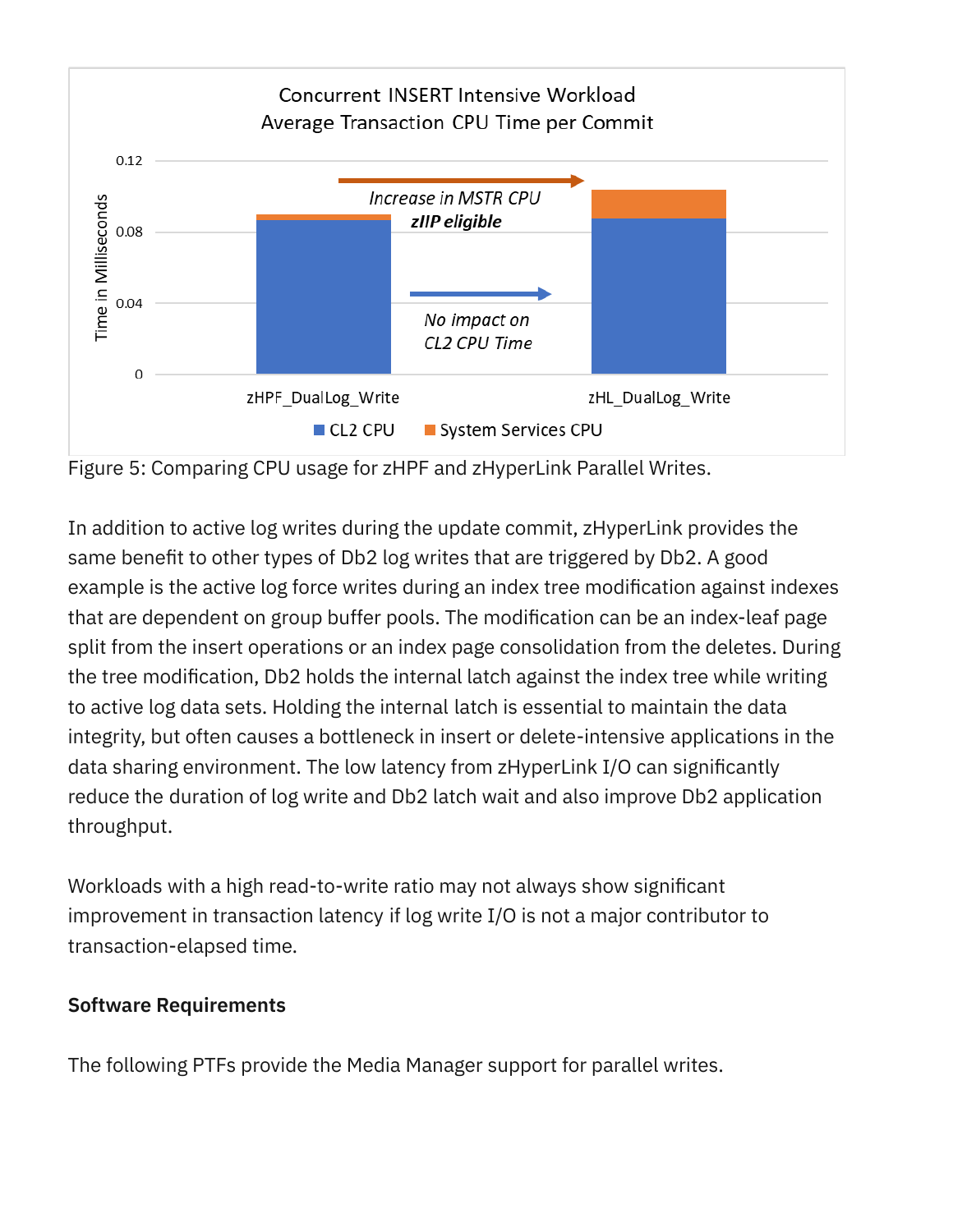OA57833: UJ04670 (V2R3), UJ04671 (V2R4)

OA58134: UJ04661 (V2R3), UJ04662 (V2R4)

OA59581: UJ04668 (V2R3), UJ04669 (V2R4)

The following PTF provides Db2 12 for z/OS exploitation of Media Manager parallel writes.

PH29407: UI74012

Find the PTFs for zHyperLink by searching for Fix Category IBM.Function.zHyperLink, APAR keyword HYPERL/K.

For a complete list of requirements for using zHyperLink in Db2, refer to these articles:

- [Lightning Fast I/O via zHyperLink and Db2 for z/OS Exploitation](https://www.planetmainframe.com/2019/08/lightning-fast-i-o-via-zhyperlink-and-db2-for-z-os-exploitation)
- [Lightning Fast I/O via zHyperLink and Db2 for z/OS Exploitation Part 2](https://www.planetmainframe.com/2019/08/lightning-fast-i-o-via-zhyperlink-and-db2-for-z-os-exploitation-part-2)

### Summary

Performance measurements using zHyperLink writes for active logs show that substantial reductions in log write I/O wait time have significantly improved transaction latency for update workloads. Be aware of hardware restrictions and plan for an increase in zIIP CPU before considering zHyperLink for Db2 active log writes.

#### Acknowledgments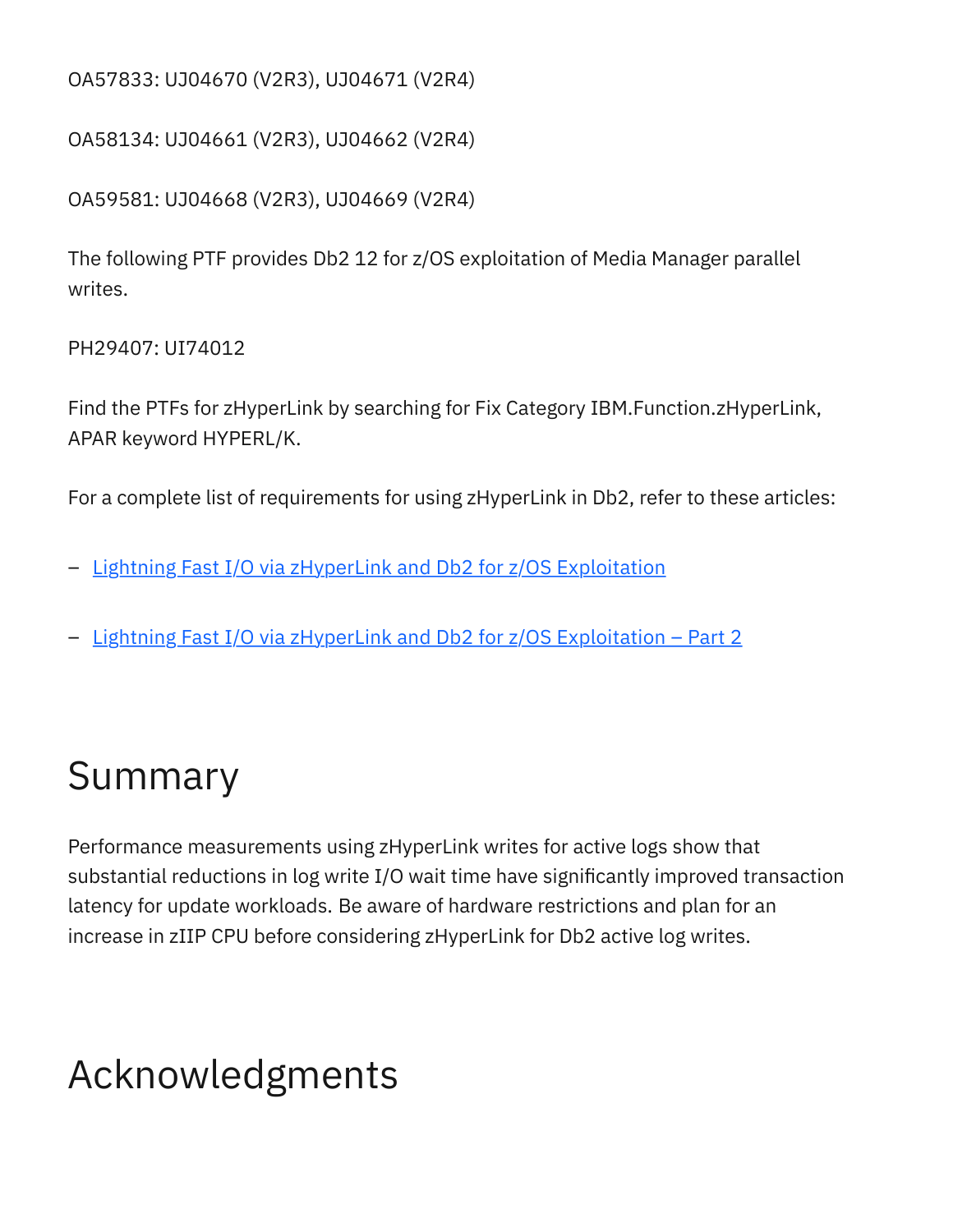We would like to thank Akiko Hoshikawa, Distinguished Engineer, Db2 for z/OS Development, for reviewing and providing valuable technical contribution to this article. We would also like to acknowledge Sharon Roeder, Db2 Developer, for her review and helpful comments.

### About the authors

Pooja Bhargava worked on supporting zHyperLink and dual logging in Db2 development and is currently a z/OS DFSMS Developer.

Julie Chen is with Db2 for z/OS Log Manager development.

Neena Cherian is with Db2 for z/OS Performance.

Brian Lee is a Software Developer for z/OS DFSMS Media Manager.

*Debbie Noll contributed to the editorial review of this article.*

<span id="page-9-0"></span>1. [IBM DS8000 Series V9.0.0 documentation: zHyperLink for the DS8880F](https://www.ibm.com/support/knowledgecenter/en/SSHGBU_9.0.0/com.ibm.storage.ssic.help.doc/f2c_zhyperlink_overview_rw.html) **overview** 

[↩](#page-2-0)

<span id="page-9-1"></span>2. [Db2 12 for z/OS: DB2 zHyperLinks SCOPE field \(ZHYPERLINK subsystem](https://www.ibm.com/docs/en/db2-for-zos/12?topic=panel-db2-zhyperlinks-scope-field-zhyperlink-subsystem-parameter) parameter)

 $\triangle$ 

<span id="page-9-2"></span>3. [z/OS MVS System Messages, Vol 9 \(IGF-IWM\): IGW289I](https://www.ibm.com/support/knowledgecenter/SSLTBW_2.4.0/com.ibm.zos.v2r4.ieam900/m2891.htm)e